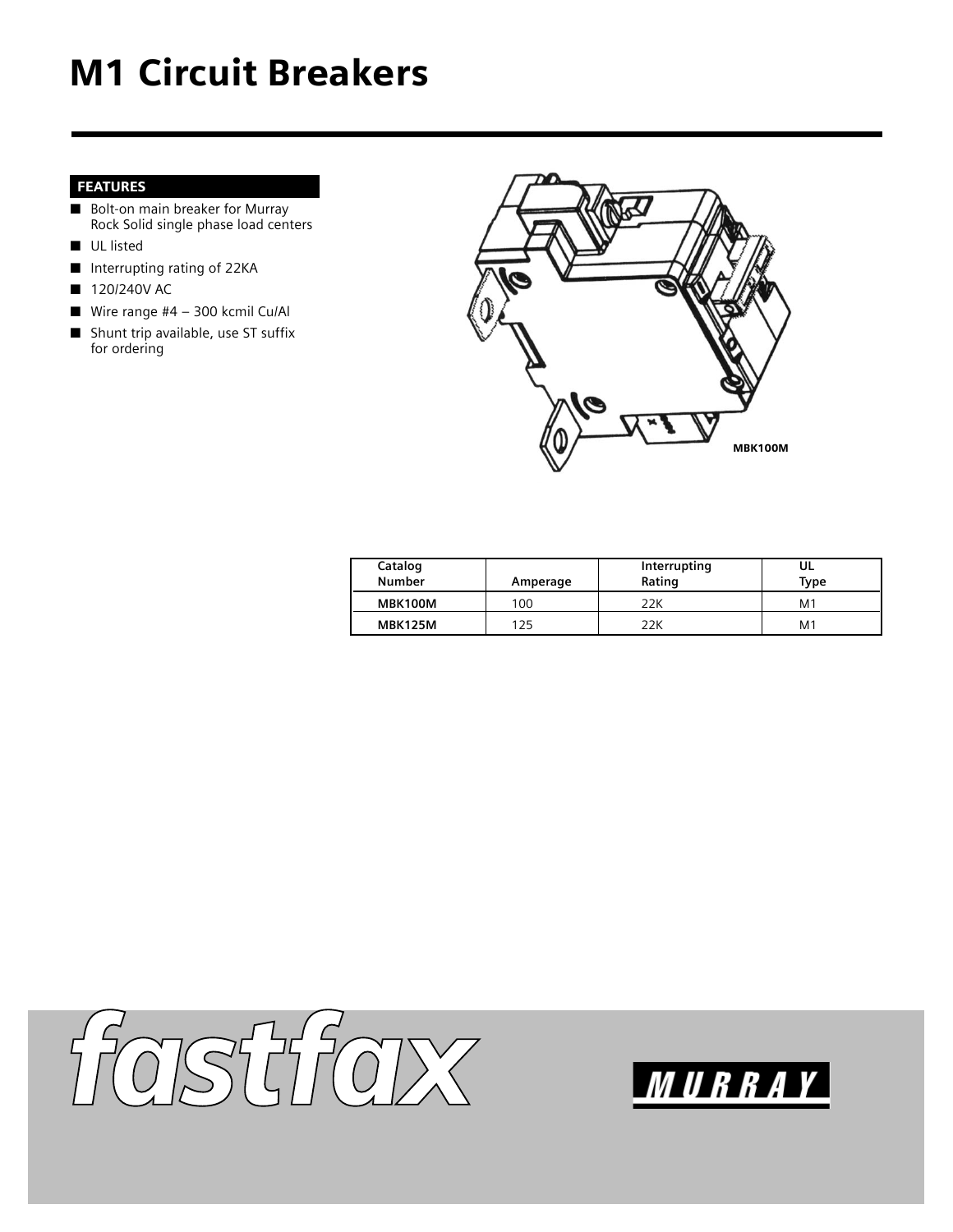## M1 Circuit Breakers

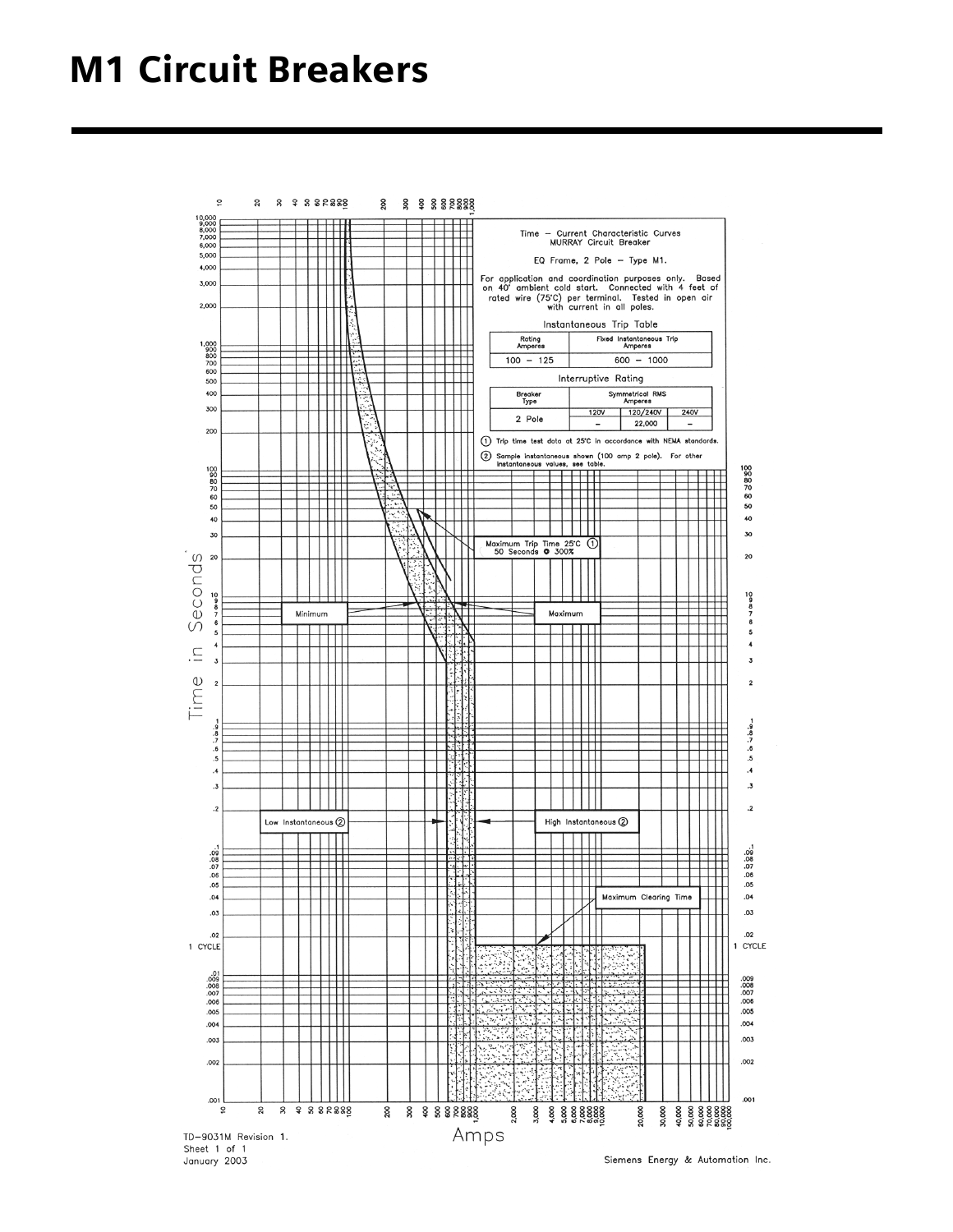| <b>M1 Series Ratings</b>      |           |                |                             |         |                |                                     |              |       |  |  |
|-------------------------------|-----------|----------------|-----------------------------|---------|----------------|-------------------------------------|--------------|-------|--|--|
| 240V 2 Breaker Series         |           |                |                             |         |                |                                     |              |       |  |  |
| <b>Branch Breaker or Fuse</b> |           |                | <b>Main Breaker or Fuse</b> |         |                | <b>Interrupting Rating RMS Symm</b> |              |       |  |  |
| UL Type                       | Amps      | <b>Poles</b>   | UL Type                     | Amps    | <b>Poles</b>   | <b>RMS Symm Amps</b>                | <b>Volts</b> | Phase |  |  |
| $MP-T$                        | $15 - 70$ |                | M <sub>1</sub>              | 100-125 | $\overline{2}$ | 22,000                              | 120/240      |       |  |  |
| $MP-T$                        | 15-125    | 2              | M <sub>1</sub>              | 100-125 | $\overline{2}$ | 22,000                              | 120/240      |       |  |  |
| MH-T                          | $15 - 50$ | 1, 2           | M <sub>1</sub>              | 100-125 | $\overline{2}$ | 22,000                              | 120/240      |       |  |  |
| MH-T                          | $15 - 50$ | 2              | M <sub>1</sub>              | 100-125 | $\overline{2}$ | 22,000                              | 120/240      |       |  |  |
| MP-AT                         | $15 - 20$ |                | M <sub>1</sub>              | 100-125 | 2              | 22,000                              | 120          |       |  |  |
| MP-GT                         | $15 - 30$ |                | M <sub>1</sub>              | 100-125 | $\overline{2}$ | 22,000                              | 120          |       |  |  |
| MP-GT                         | $15 - 60$ | $\overline{2}$ | M <sub>1</sub>              | 100-125 | $\overline{2}$ | 22.000                              | 120/240      | 1     |  |  |
| MP-ET                         | $15 - 30$ |                | M <sub>1</sub>              | 100-125 | $\overline{2}$ | 22.000                              | 120          |       |  |  |
| MP-ET                         | $15 - 60$ | $\overline{2}$ | M <sub>1</sub>              | 100-125 | $\overline{2}$ | 22,000                              | 120/240      |       |  |  |
| M1                            | 100-125   | $\overline{2}$ | MD-MT.MD-MTR                | 150-200 | $\overline{2}$ | 65.000                              | 120/240      |       |  |  |
| M1                            | 100-125   | $\overline{2}$ | MPP-MT                      | 150-225 | $\overline{2}$ | 65.000                              | 120/240      |       |  |  |
| M <sub>1</sub>                | 100-125   | $\overline{2}$ | MPP-PT                      | 150-225 | $\overline{2}$ | 100,000                             | 120/240      |       |  |  |
| M1                            | 100-125   | $\overline{2}$ | T (300V)                    | 100-200 | $\overline{2}$ | 100,000                             | 120/240      |       |  |  |

For 240V 3 and 4 Breaker Series information please contact your local sales representative.